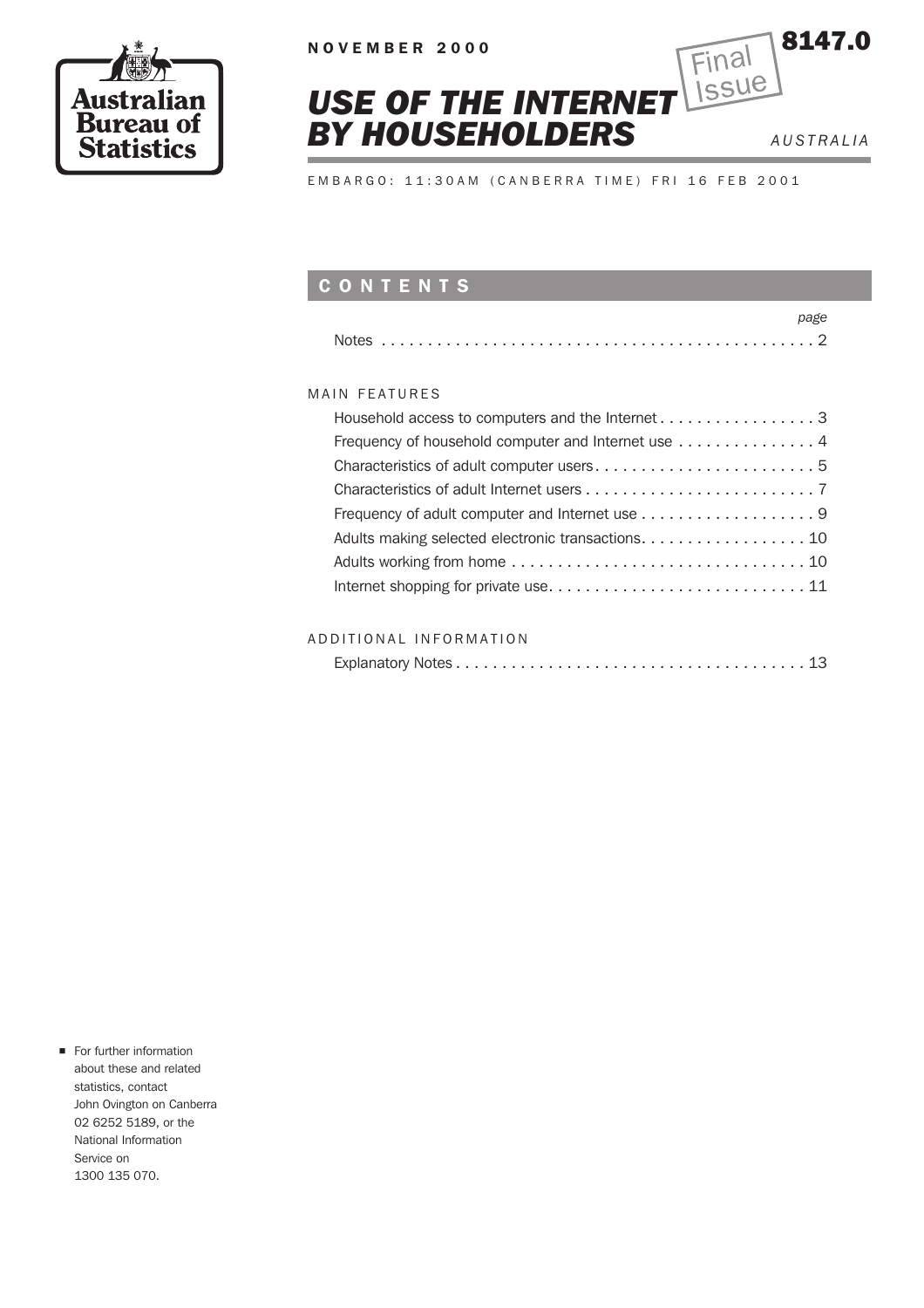|                                             | <b>NOTES</b>                                                                                                                                                                                                                                                                                                                                                                                                                                                                                                                                                                                                                                                           |  |  |
|---------------------------------------------|------------------------------------------------------------------------------------------------------------------------------------------------------------------------------------------------------------------------------------------------------------------------------------------------------------------------------------------------------------------------------------------------------------------------------------------------------------------------------------------------------------------------------------------------------------------------------------------------------------------------------------------------------------------------|--|--|
| ABOUT THIS PUBLICATION                      | This publication presents statistics about the extent of computer and<br>Internet access in Australia. It also presents a profile of adult users at<br>home, work and other locations.                                                                                                                                                                                                                                                                                                                                                                                                                                                                                 |  |  |
| ABOUT THE SURVEY                            | The survey was conducted during November 2000, collecting information<br>from 3,200 adults randomly selected from private households.<br>Households in remote and sparsely settled parts of Australia are excluded<br>from the survey.                                                                                                                                                                                                                                                                                                                                                                                                                                 |  |  |
| <b>ACCURACY OF ESTIMATES</b><br>OF MOVEMENT | Users are advised to take care when comparing the data shown in this<br>publication with similar data in previous issues of Use of the Internet by<br>Householders, Australia (Cat. no. 8147.0). Some of the data items have<br>high standard errors, so observed differences may be the result of sampling<br>error. Users comparing data in this publication with data from earlier<br>releases should refer to paragraphs 10 and 11 of the Explanatory Notes.                                                                                                                                                                                                       |  |  |
| PUBLICATION RELEASES                        | Data from the quarterly surveys have been released via the publication<br>Use of the Internet by Householders (Cat. no. 8147.0). This publication is<br>available for each quarter from May 1998 to November 2000. In addition,<br>the publication Household Use of Information Technology, Australia<br>(Cat. no. 8146.0) is available for 1998 and 1999, with data for 2000 due<br>for release in May 2001. This annual publication presents results based<br>upon data consolidated from the four quarterly surveys of each year. This<br>consolidation allows detail for smaller target groups to be presented,<br>such as estimates at State and Territory level. |  |  |
| END OF THE QUARTERLY<br><b>DATA SERIES</b>  | The November quarter 2000 was the final quarterly Household Use of<br>Information Technology survey to be conducted by the ABS. The<br>Population Survey Monitor (PSM), through which the data was collected,<br>has ceased. The ABS is currently developing an annual survey vehicle to<br>replace the existing PSM series.                                                                                                                                                                                                                                                                                                                                           |  |  |
| SYMBOLS AND OTHER<br><b>USAGES</b>          | ABS Australian Bureau of Statistics<br><b>ATM</b><br><b>Automatic Teller Machine</b><br><b>EFTPOS</b><br>Electronic Funds Transfer at Point of Sale<br><b>TAFE</b><br>Tertiary and Further Education<br>$^\star$<br>estimates have a relative standard error between 25% and 50%<br>$***$<br>estimates have a relative standard error of 50% or more<br>nil or rounded to zero<br>not available<br>n.a                                                                                                                                                                                                                                                                 |  |  |

Dennis Trewin Australian Statistician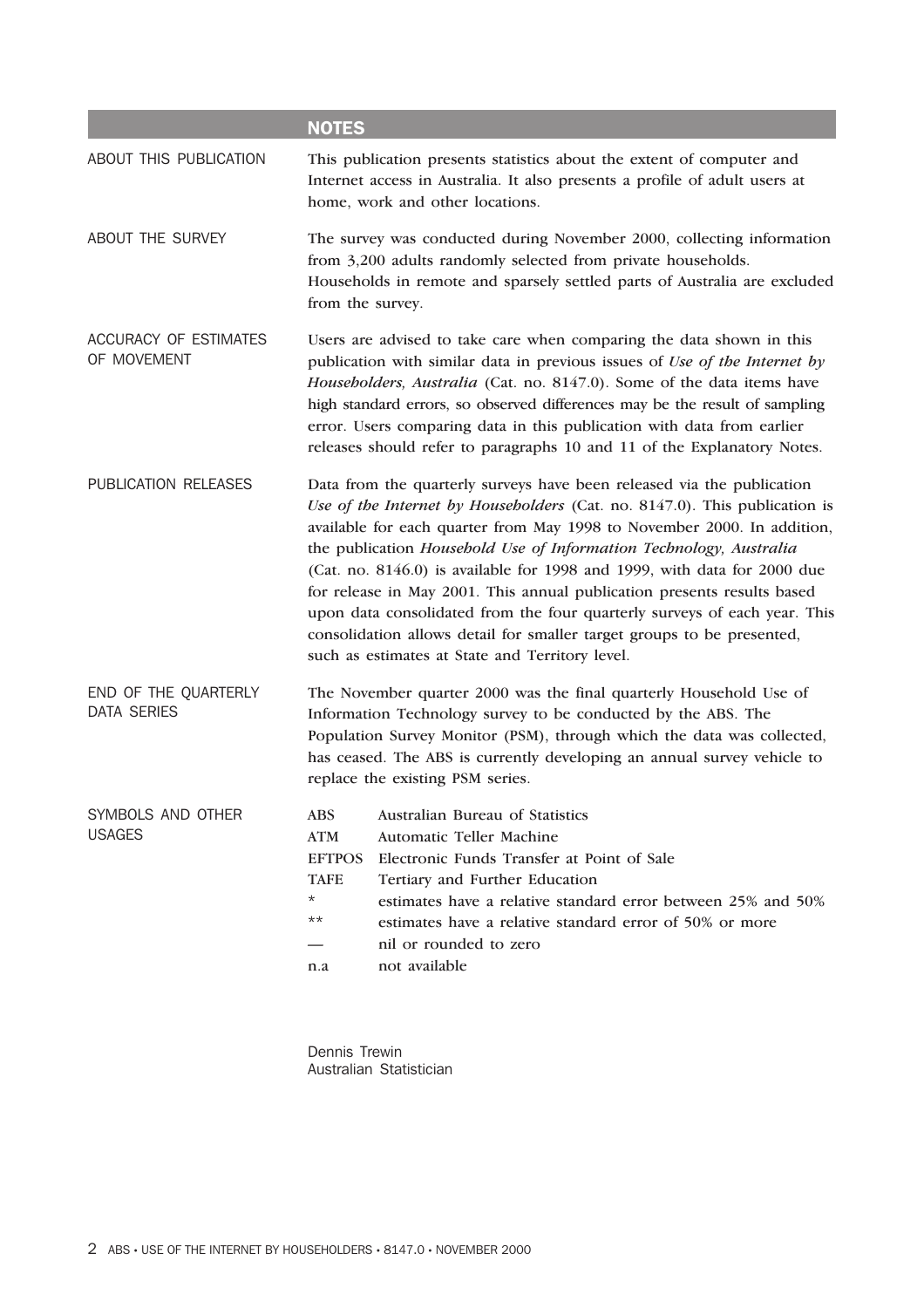## MAIN FEATURES

HOUSEHOLD ACCESS TO COMPUTERS AND THE INTERNET

By November 2000 well over half (56%) of the households in Australia, or 4.0 million households, had access to a computer at home. The number of households with access to the Internet at home rose to 2.7 million, or 37% of all Australian households.

The following graph indicates the increase in the proportion of households with access to a computer or the Internet at home. Included is an estimate for November 2001, based upon the reported intentions of those households without home access at November 2000. While the proportion of households with home access continues to rise for both computers and the Internet, the difference is decreasing.

1 HOUSEHOLD COMPUTER AND INTERNET ACCESS



#### 2 HOUSEHOLD ACCESS TO COMPUTERS OR THE INTERNET(a)

|                                                         | Households with access to a computer at<br>home |                  |                  | Households with access to the Internet at | home             |                  |
|---------------------------------------------------------|-------------------------------------------------|------------------|------------------|-------------------------------------------|------------------|------------------|
|                                                         | November<br>1998                                | November<br>1999 | November<br>2000 | November<br>1998                          | November<br>1999 | November<br>2000 |
|                                                         | $\%$                                            | %                | %                | %                                         | %                | %                |
| Household income                                        |                                                 |                  |                  |                                           |                  |                  |
| \$0-\$49,999                                            | 34                                              | 33               | 37               | 10                                        | 12               | 21               |
| \$50,000 or more                                        | 69                                              | 71               | 77               | 34                                        | 43               | 57               |
| Households                                              |                                                 |                  |                  |                                           |                  |                  |
| With children under 18 years                            | 67                                              | 69               | 74               | 25                                        | 35               | 48               |
| Without children under 18 years                         | 36                                              | 39               | 46               | 15                                        | 20               | 32               |
| Region                                                  |                                                 |                  |                  |                                           |                  |                  |
| Metropolitan areas                                      | 50                                              | 53               | 59               | 22                                        | 30               | 40               |
| Other areas                                             | 43                                              | 44               | 52               | 13                                        | 17               | 32               |
| <b>Total</b>                                            | 47                                              | 50               | 56               | 19                                        | 25               | 37               |
| (a) Proportions are of all households in each category. |                                                 |                  |                  |                                           |                  |                  |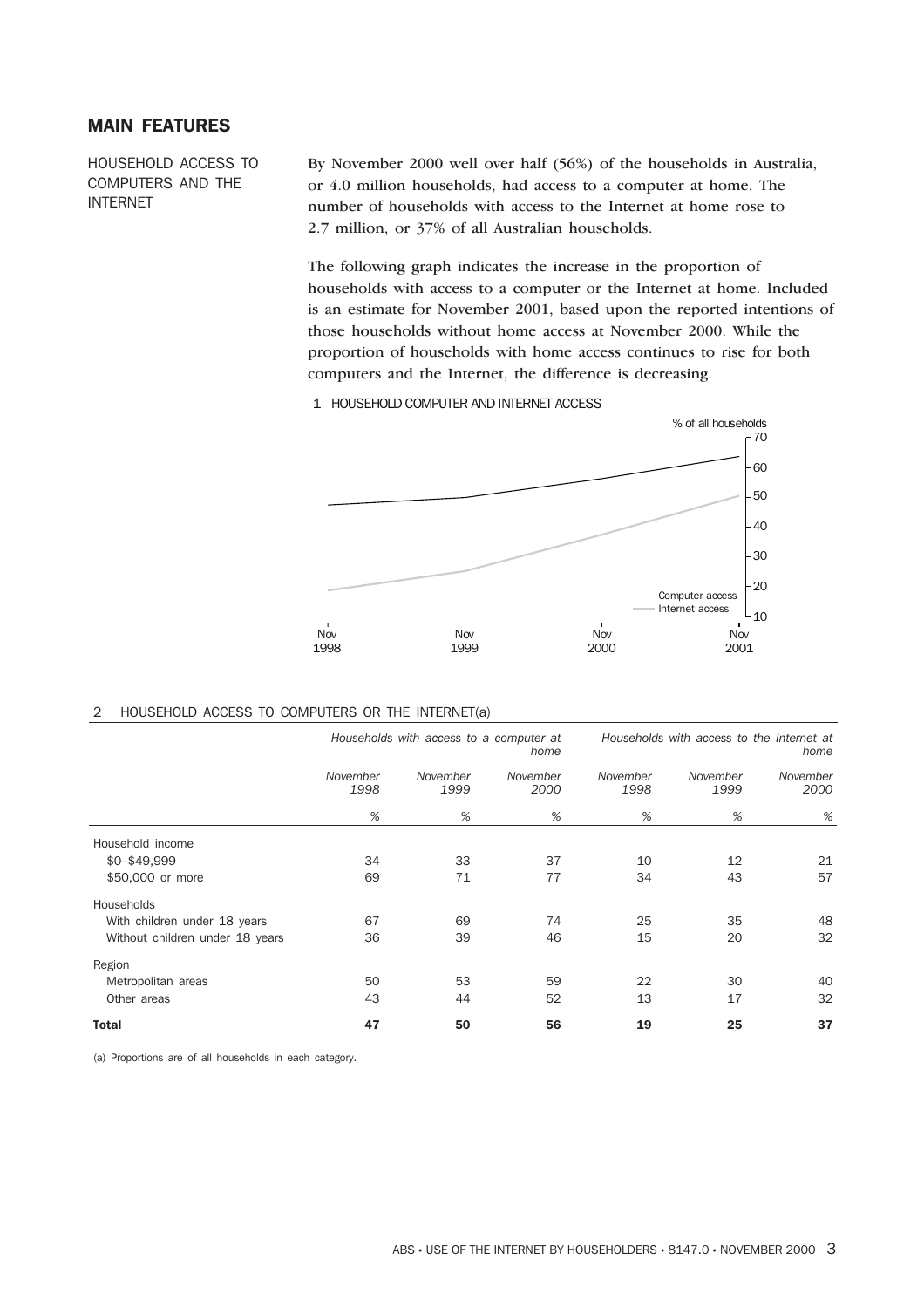HOUSEHOLD ACCESS TO COMPUTERS AND THE INTERNET *continued*

Differences in the level of access can be seen when groups of households with distinct characteristics are compared. By November 2000:

- <sup>n</sup> Households with higher incomes were more likely to have access to a computer or the Internet at home. Households with incomes of \$50,000 or more were twice as likely to have access to a computer at home than households with incomes under \$50,000 (77% compared to 37%) and nearly three times as likely to have access to the Internet at home (57% compared to 21%).
- <sup>n</sup> Households with children under 18 years were more likely to have access than households without children under 18 years. Although 46% of households without children under 18 years had access to a computer at home, the proportion of households with children under 18 years that had access was considerably higher (74%). Similarly for home Internet access, 32% of households without children under 18 years had access compared to 48% of households with children under 18 years.
- <sup>n</sup> Households in metropolitan areas were more likely than households in other areas to have access at home. Well over half (59%) of the households in metropolitan areas had access to a computer at home compared to 52% of households outside metropolitan areas. While nearly a third (32%) of households outside metropolitan areas had access to the Internet at home, 40% of households in metropolitan areas had home Internet access.

Over half (56%) of the households with access to a computer at home used it daily. A high proportion (91%) of households used their home computer at least once a week. Households with Internet access tended to use their home computer more frequently than households without Internet access. Households with home Internet access were twice as likely as households without home Internet access to use their home computer daily (68% compared to 31%).

For households with access to the Internet, 45% accessed the Internet daily, while a very high proportion (93%) accessed the Internet at least once a week.

|                                                                                         | Computer use(a) | Internet access(b) |
|-----------------------------------------------------------------------------------------|-----------------|--------------------|
| Frequency of computer use                                                               | %               | %                  |
| Daily                                                                                   | 56              | 45                 |
| 2-6 times a week                                                                        | 28              | 39                 |
| Once a week                                                                             | 7               | 9                  |
| Once every 2 weeks                                                                      | 2               | 2                  |
| Once every month or less                                                                | 5               | 4                  |
| Not used                                                                                | 2               |                    |
| Total                                                                                   | 100             | 100                |
| (a) Proportions are of all households with access to a computer at home, November 2000. |                 |                    |

3 FREQUENCY OF HOUSEHOLD COMPUTER USE AND INTERNET ACCESS

(b) Proportions are of all households with access to the Internet at home, November 2000.

FREQUENCY OF HOUSEHOLD COMPUTER AND INTERNET USE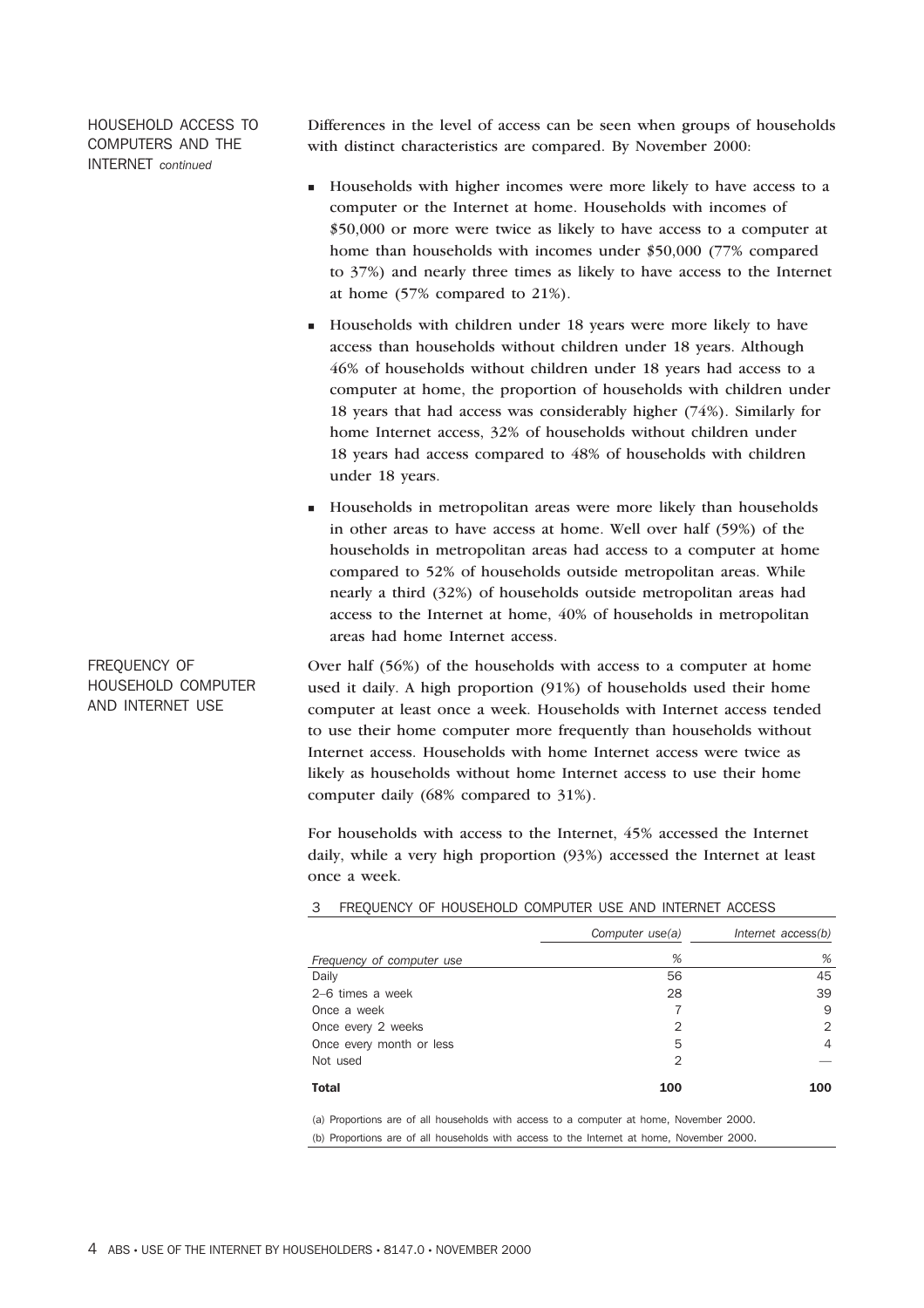## CHARACTERISTICS OF ADULT COMPUTER USERS

Two thirds (66%) of the adults in Australia, or 9.2m adults, used a computer during the 12 months to November 2000. The most popular site of use was at home (47% of all adults). Work was the next popular site of use (42% of all adults) while 40% of all adults used a computer at sites other than home or work. The most popular of these sites were a neighbour, friend or relative's home (21% of all adults), library (15% of all adults) and TAFE or other tertiary institution (12% of all adults).

Differences in the likelihood that an adult is a computer user can be seen when the characteristics of the adult or the site of use are compared. During the 12 months to November 2000:

- <sup>n</sup> Adults aged 55 or over were far less likely to have used a computer than adults aged 18 to 54. Only 32% of adults aged 55 or over had used a computer compared to 72% of adults aged 40 to 54, 81% of adults aged 25 to 39 and 88% of adults aged 18 to 24. For adults aged 55 or over the most popular site of use was home. Home or work were the most popular sites of use for adults aged 40 to 54, while adults aged 25 to 39 favoured no particular site. Adults aged 18 to 24 were more likely to have used a computer at sites other than home or work.
- <sup>n</sup> There was virtually no difference in the likelihood that adult males had used a computer compared to adult females (67% compared to 65%).
- <sup>n</sup> Adults who were employed were more than twice as likely as those who were not employed to have used a computer (82% compared to 38%). Even at home, employed adults were twice as likely as unemployed adults to have used a computer (58% compared to 27%).
- <sup>n</sup> Adults with incomes of \$40,000 or more were far more likely to have used a computer than adults with incomes under \$40,000 (89% compared to 59%). Both at home and work, there were large differences in the likelihood that an adult had used a computer between these two income groups.
- <sup>n</sup> Adults residing in metropolitan areas were only slightly more likely to have used a computer than adults residing outside metropolitan areas (68% compared to 63%). The largest difference occurred in computer use at work. In metropolitan areas 44% of adults had used a computer at work compared to 38% of adults outside metropolitan areas.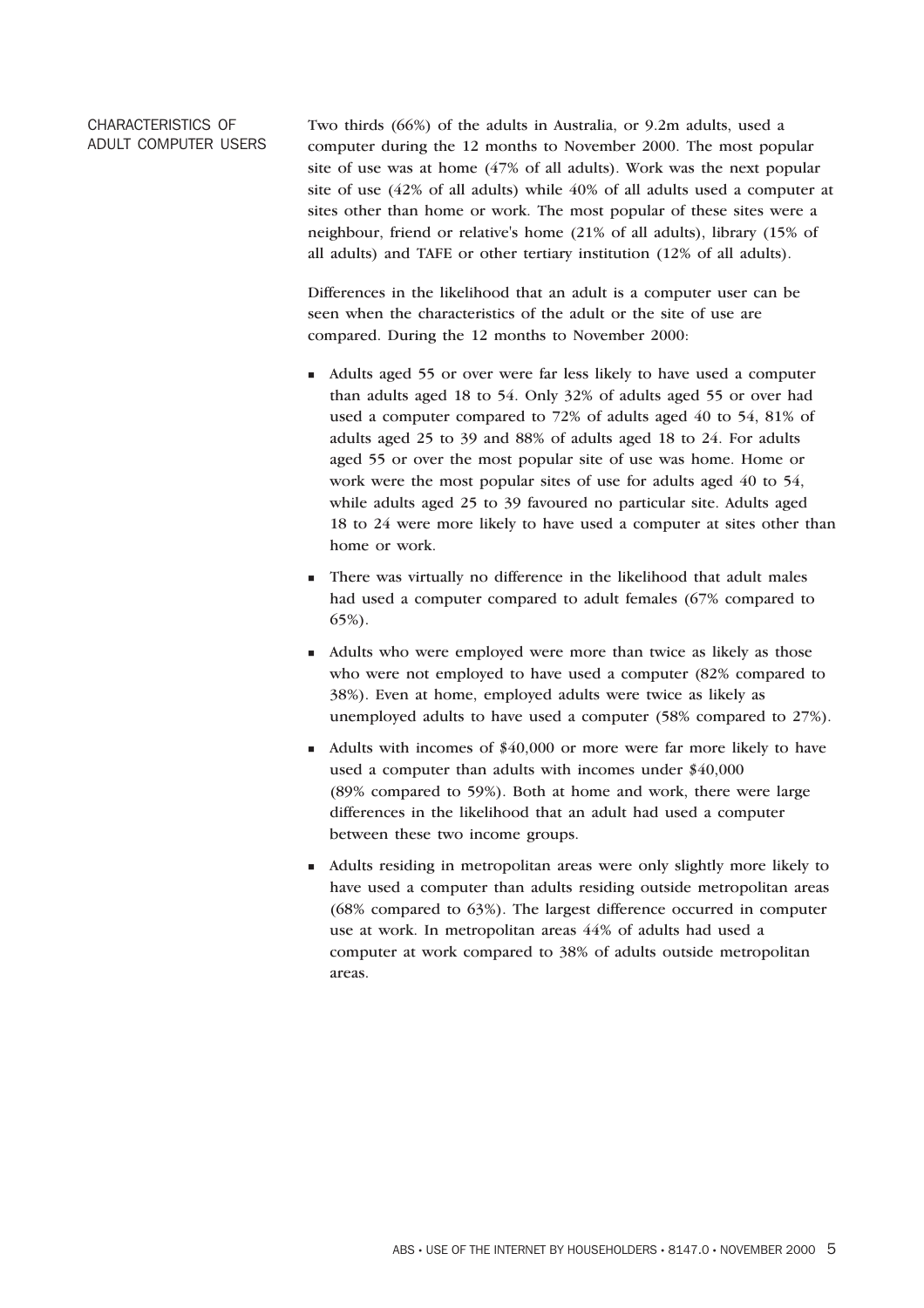

#### 4 ADULT COMPUTER USE, BY AGE—November 2000

## 5 ADULT COMPUTER USE BY SITE(a)(b)(c)

|                    | Home | Work | Other | Any site |
|--------------------|------|------|-------|----------|
|                    | %    | $\%$ | $\%$  | $\%$     |
| Age                |      |      |       |          |
| 18-24 years        | 63   | 47   | 79    | 88       |
| $25 - 39$ years    | 52   | 54   | 51    | 81       |
| 40-54 years        | 56   | 55   | 34    | 72       |
| 55 years or over   | 23   | 12   | 14    | 32       |
| Sex                |      |      |       |          |
| Males              | 49   | 44   | 40    | 67       |
| Females            | 45   | 40   | 39    | 65       |
| Employment status  |      |      |       |          |
| Employed           | 58   | 62   | 47    | 82       |
| Not employed       | 27   |      | 26    | 38       |
| Income             |      |      |       |          |
| \$0-\$39,999       | 40   | 30   | 38    | 59       |
| \$40,000 or more   | 65   | 77   | 46    | 89       |
| Region             |      |      |       |          |
| Metropolitan areas | 48   | 44   | 40    | 68       |
| Other areas        | 44   | 38   | 40    | 63       |
| <b>Total</b>       | 47   | 42   | 40    | 66       |

(a) Computer used during the 12 months to November 2000.

(b) Proportions are of all adults in each category.

(c) Adults can nominate more than one site if applicable.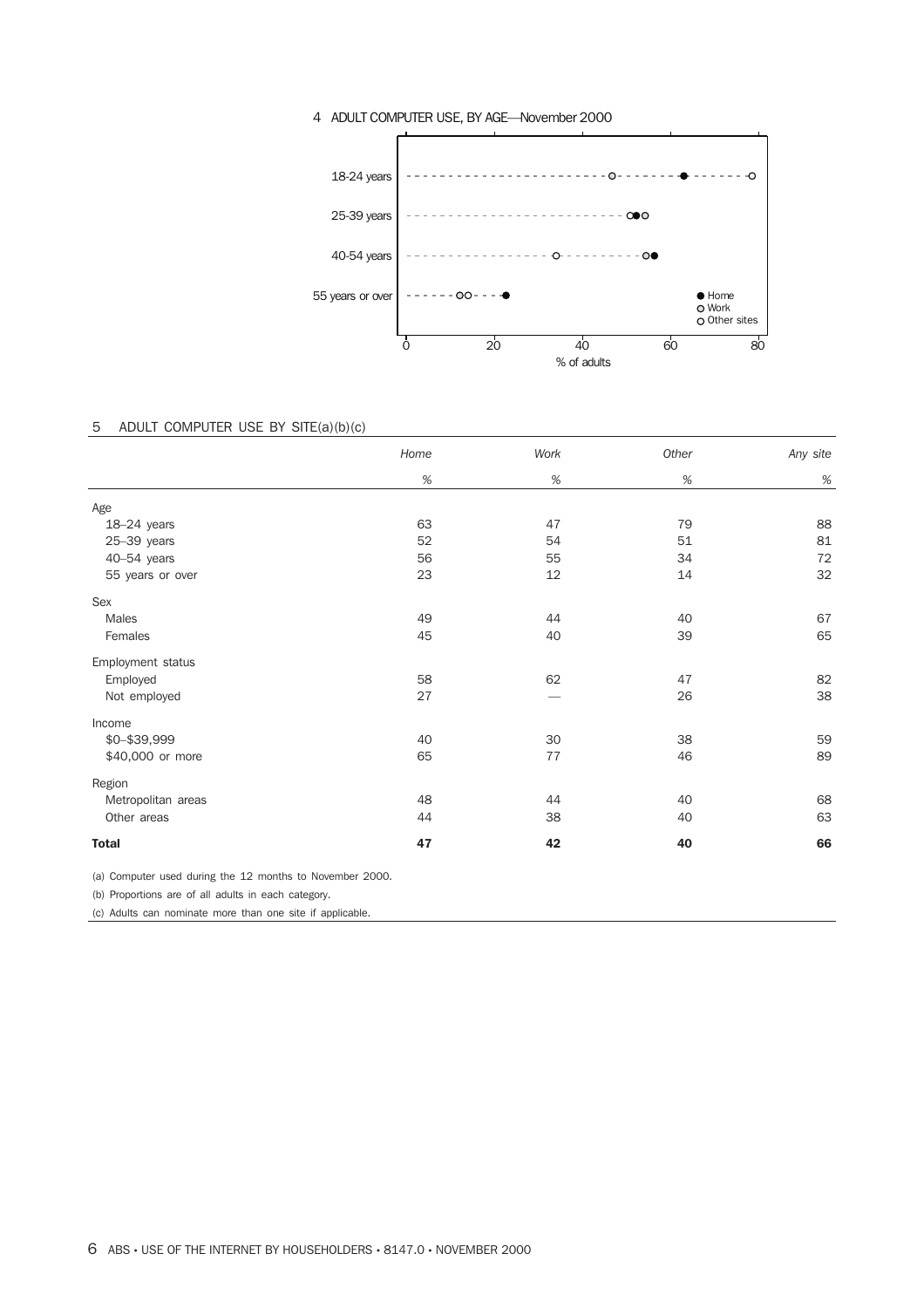## CHARACTERISTICS OF ADULT INTERNET USERS

In the 12 months to November 2000, half (50%) of the adults in Australia, or 6.9m adults, accessed the Internet. Almost a third (32%) of all adults accessed the Internet at home while a quarter (25%) accessed the Internet at work. Also 24% of all adults accessed the Internet at sites other than home or work. The most popular of these sites were a neighbour, friend or relative's home (14% of all adults), TAFE or other tertiary institution (7% of all adults) and library (6% of all adults).

Differences in the likelihood that an adult is an Internet user can be seen when the characteristics of the adult or the site of access are compared. During the 12 months to November 2000:

- <sup>n</sup> The likelihood that an adult was an Internet user decreased as age increased. Of the adults aged 18 to 24, 74% were Internet users compared to 64% of adults aged 25 to 39 and 52% of adults aged 40 to 54. Only 19% of adults aged 55 or over were Internet users. Adults aged 18 to 24 were more likely to access the Internet at sites other than home or work, while home was the most popular site of access for adults in the other age groups.
- <sup>n</sup> Adult males were slightly more likely than adult females to have been Internet users (53% compared to 47%).
- <sup>n</sup> Adults who were employed were more than twice as likely as those who were not employed to have been Internet users (63% compared to 25%). Home (40%) and work (38%) were the most popular sites of access for adults who were employed. Adults who were not employed were slightly more likely to have accessed the Internet at home (19%) than at other sites (14%).
- $\blacksquare$  Adults with incomes of \$40,000 or more were far more likely to have been Internet users than adults with incomes under \$40,000 (75% compared to 41%). Work (55%) and home (48%) were the most popular sites of access for adults with incomes of \$40,000 or more, while home (26%) and other sites (23%) were the most popular sites of access for adults with incomes under \$40,000.
- <sup>n</sup> Adults residing in metropolitan areas were more likely to have accessed the Internet than adults residing outside metropolitan areas (52% compared to 44%). Home was the most popular site of access, regardless of location. In metropolitan areas 35% of adults had accessed the Internet at home while outside metropolitan areas 28% of adults had accessed the Internet at home.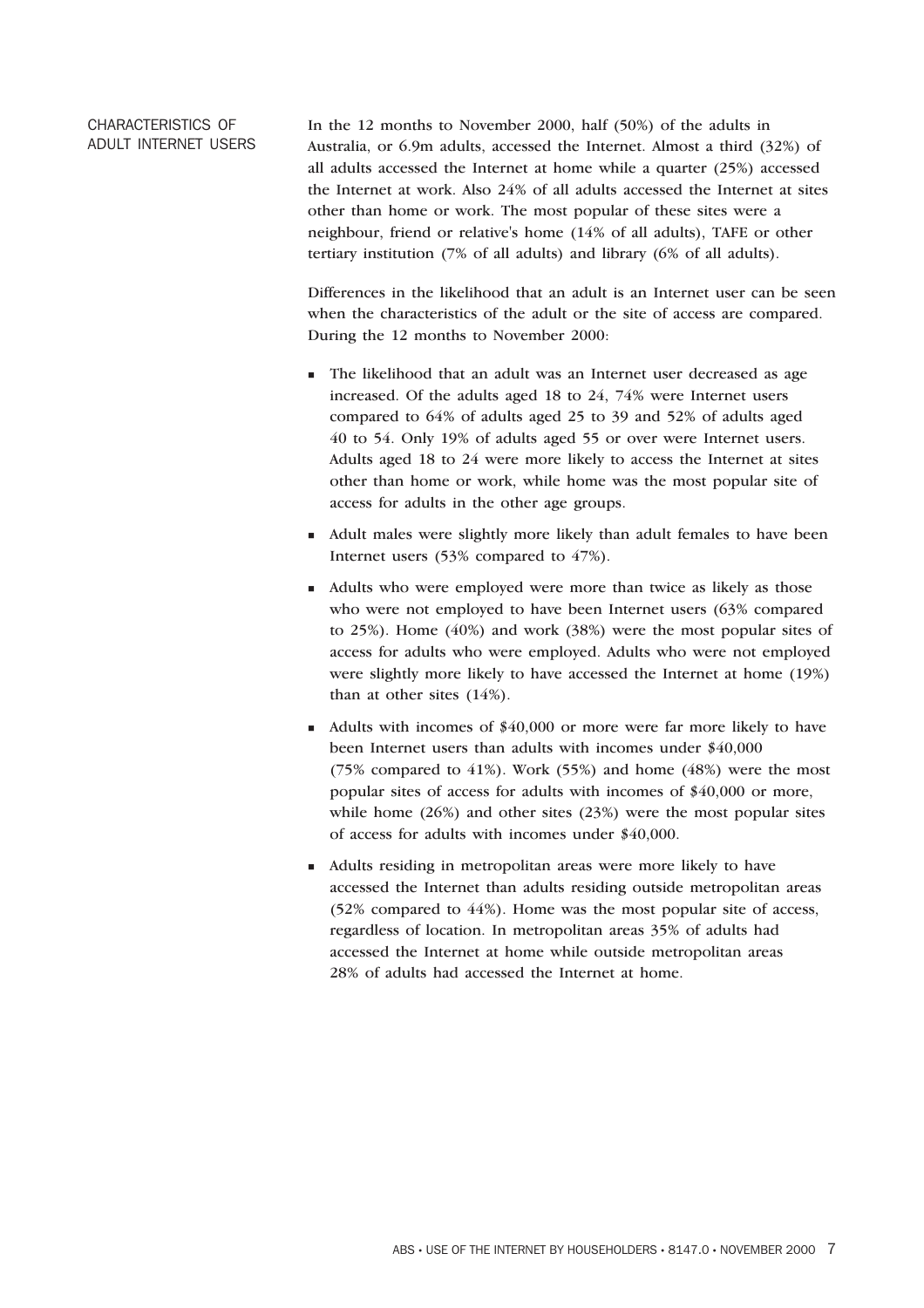

#### 6 ADULT INTERNET ACCESS, BY AGE—November 2000

#### 7 ADULT INTERNET ACCESS, BY SITE(a)(b)(c)

|                    | Home | Work | Other | Any site |
|--------------------|------|------|-------|----------|
|                    | $\%$ | $\%$ | $\%$  | $\%$     |
| Age                |      |      |       |          |
| $18-24$ years      | 43   | 26   | 58    | 74       |
| $25 - 39$ years    | 38   | 34   | 33    | 64       |
| 40-54 years        | 39   | 33   | 17    | 52       |
| 55 years or over   | 13   | 8    | 6     | 19       |
| Sex                |      |      |       |          |
| Males              | 35   | 28   | 27    | 53       |
| Females            | 29   | 23   | 22    | 47       |
| Employment status  |      |      |       |          |
| Employed           | 40   | 38   | 30    | 63       |
| Not employed       | 19   |      | 14    | 25       |
| Income             |      |      |       |          |
| \$0-\$39,999       | 26   | 15   | 23    | 41       |
| \$40,000 or more   | 48   | 55   | 32    | 75       |
| Region             |      |      |       |          |
| Metropolitan areas | 35   | 28   | 26    | 52       |
| Other areas        | 28   | 21   | 21    | 44       |
| <b>Total</b>       | 32   | 25   | 24    | 50       |
|                    |      |      |       |          |

(a) Internet accessed during the 12 months to November 2000.

(b) Proportions are of all adults in each category.

(c) Adults can nominate more than one site if applicable.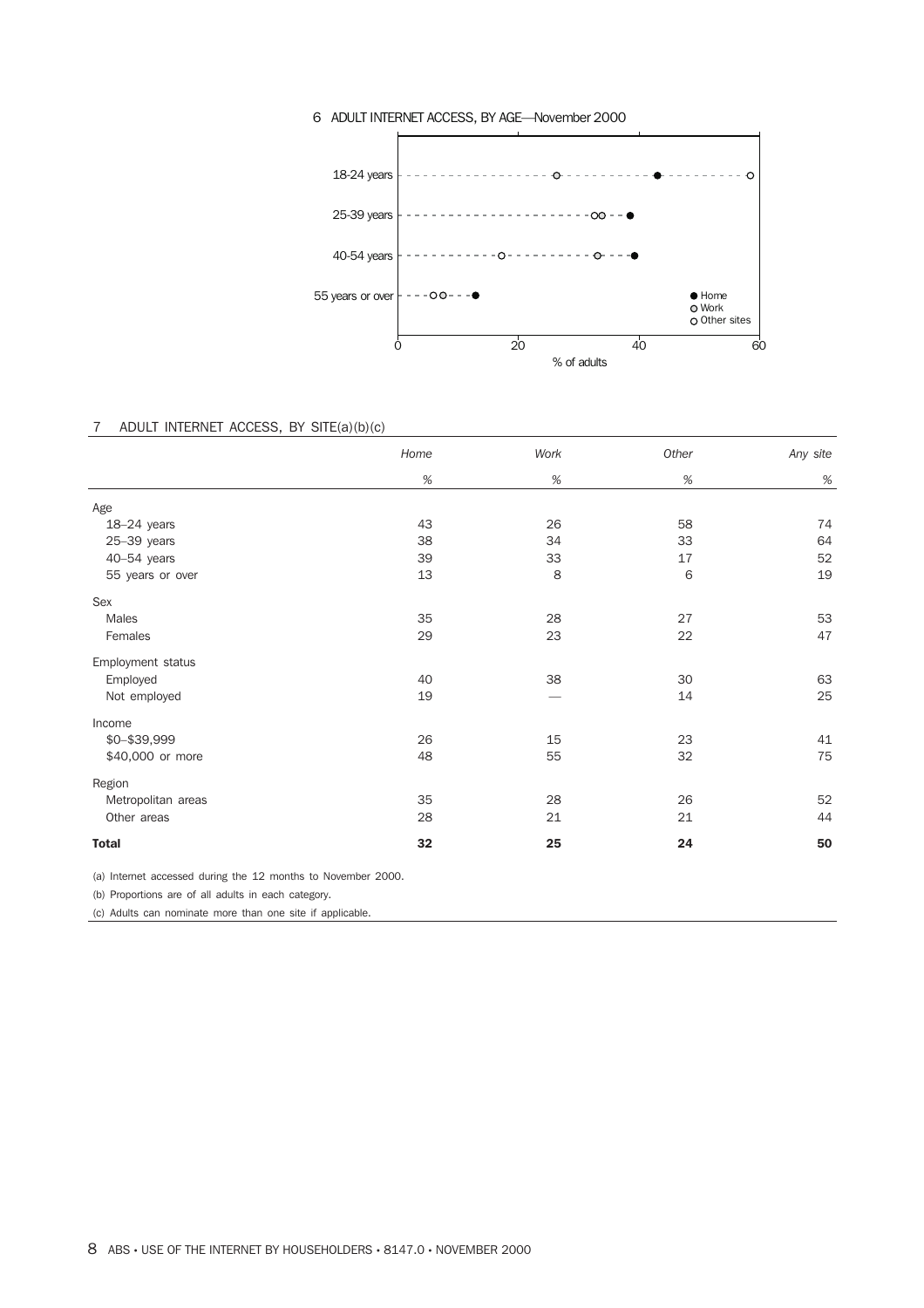## FREQUENCY OF ADULT COMPUTER AND INTERNET USE

A high proportion of adults (84%) who used a computer at home did so at least once a week. At work, adults who used a computer were even more likely (92%) to use it at least once a week. At sites other than home or work, one third (32%) of adults who used a computer did so at least once a week while 58% used it only once a month or less often.

Similar patterns of use were seen among Internet users. At home, 85% of adults who accessed the Internet did so at least once a week and 79% of adults who accessed the Internet at work did so at least once a week. At other sites, only 30% of adults who accessed the Internet did so at least once a week while 58% of adults who accessed the Internet at these sites did so only once a month or less often.

|                      |                    |         | Site(a)        |
|----------------------|--------------------|---------|----------------|
|                      | At home            | At work | At other sites |
| Frequency            | %                  | %       | %              |
|                      | COMPUTER USE(b)    |         |                |
| Daily                | 32                 | (c)70   | 6              |
| 2–6 times a week     | 40                 | 17      | 11             |
| Once a week          | 12                 | 5       | 15             |
| Once every 2 weeks   | 6                  | 2       | 8              |
| Once a month or less | 10                 | 6       | 58             |
| <b>Total</b>         | 100                | 100     | 100            |
|                      | INTERNET ACCESS(d) |         |                |
| Daily                | 29                 | (c)47   | 4              |
| 2–6 times a week     | 40                 | 21      | 13             |
| Once a week          | 16                 | 11      | 13             |
| Once every 2 weeks   | 6                  | 7       | 11             |
| Once a month or less | 10                 | 14      | 58             |
| <b>Total</b>         | 100                | 100     | 100            |

### 8 FREQUENCY OF ADULT COMPUTER USE AND INTERNET ACCESS

(a) Adults can nominate more than one site if applicable.

(b) Proportions are of all adults using a computer at a particular site, November 2000.

(c) Will include adults who do not work 7 days each week.

(d) Proportions are of all adults accessing the Internet at a particular site, November 2000.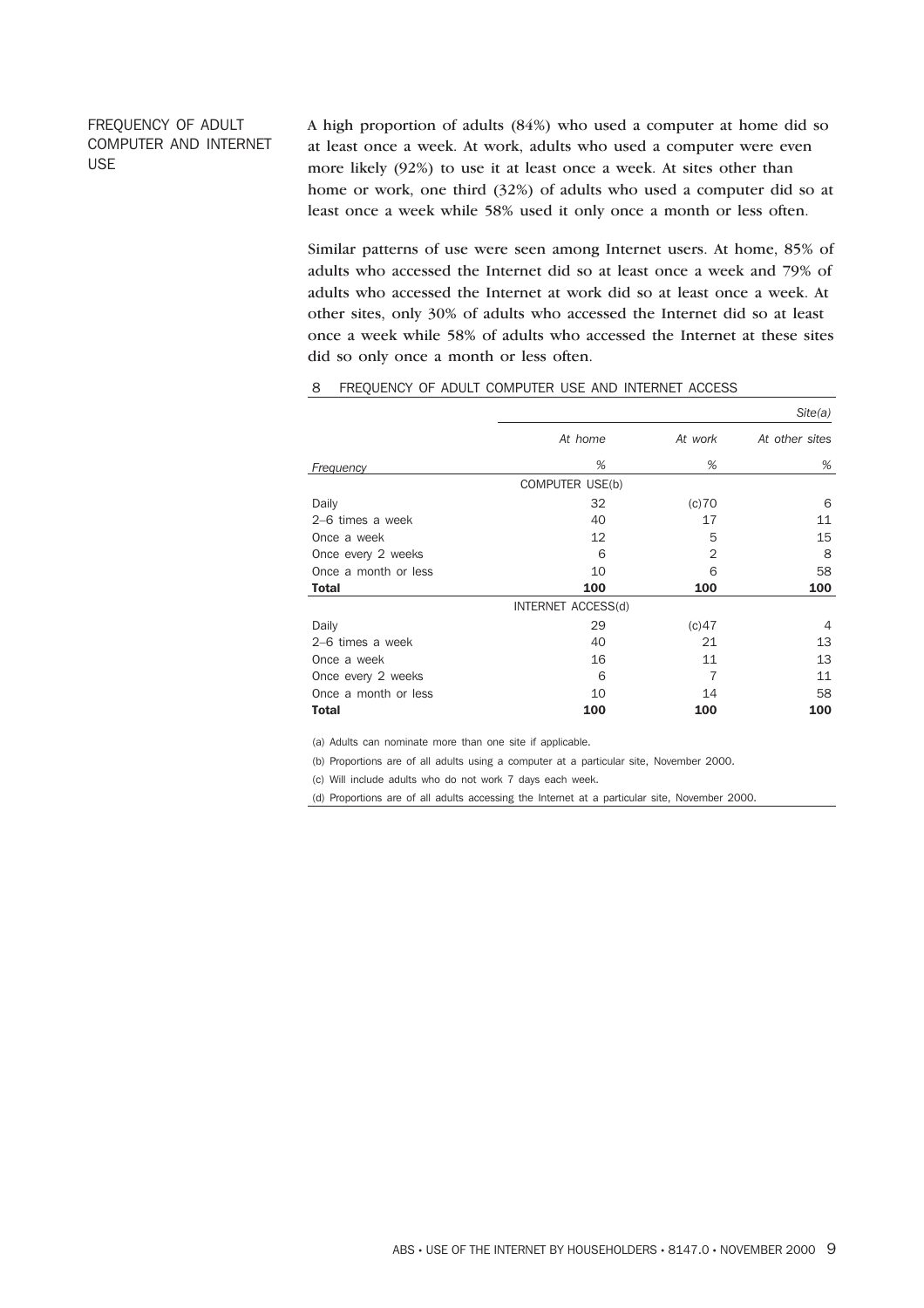#### ADULTS MAKING SELECTED ELECTRONIC TRANSACTIONS

Only a small proportion of the adult population used the Internet to access government services (12% of all adults) or to pay bills or transfer funds (13% of all adults). In comparison, almost half the adult population (49%) used the telephone to pay bills or transfer funds, two thirds (67%) used EFTPOS and three out of every four adults (74%) used ATMs.

#### 9 ADULTS MAKING SELECTED ELECTRONIC TRANSACTIONS(a)

|                                                     | %  |
|-----------------------------------------------------|----|
| Accessed the Internet to use government services(b) | 12 |
| Paid bills or transferred funds via the Internet(c) | 13 |
| Paid bills or transferred funds via telephone(c)    | 49 |
| Paid bills or withdrew funds via EFTPOS(c)          | 67 |
| Transferred or withdrew funds via ATM(c)            | 74 |
| (a) Proportions are of all adults.                  |    |
| (b) Period covers the 12 months to November 2000.   |    |
| (c) Period covers the 3 months to November 2000.    |    |

ADULTS WORKING FROM HOME At November 2000, 7% of employed adults had an agreement with their employer to work from home on an ongoing basis. On average, these adults spent just over one quarter of their total working hours actually working from home.

> To enable them to work from home, over a third (37%) could access their employer's computer system via a modem and almost one third (32%) had use of a portable PC. Well over a third (40%) took home information related to their work on floppy disks or CDs. Although 44% reported using a mobile phone to work from home, only 5% reported this as the only form of technology that enabled them to work from home. One in every six adults working from home (16%) did not use any of the technologies listed in Table 10 to work from home.

10 ADULTS WORKING FROM HOME

|                                                                          | 70 |
|--------------------------------------------------------------------------|----|
| Have an agreement with employer to work from home on an ongoing basis(a) | 7  |
| Technologies that allow employee to work from home(b)                    |    |
| Access to employer's computer system at home via a modem                 | 37 |
| Use of portable PC (either personal or employer provided)                | 32 |
| Use of floppy disks/CD ROMS containing work related information          | 40 |
| Mobile phone                                                             | 44 |
| (a) Proportions are of all employed adults.                              |    |

*%*

(b) Proportions are of all employed adults who have an agreement to work from home on an ongoing basis.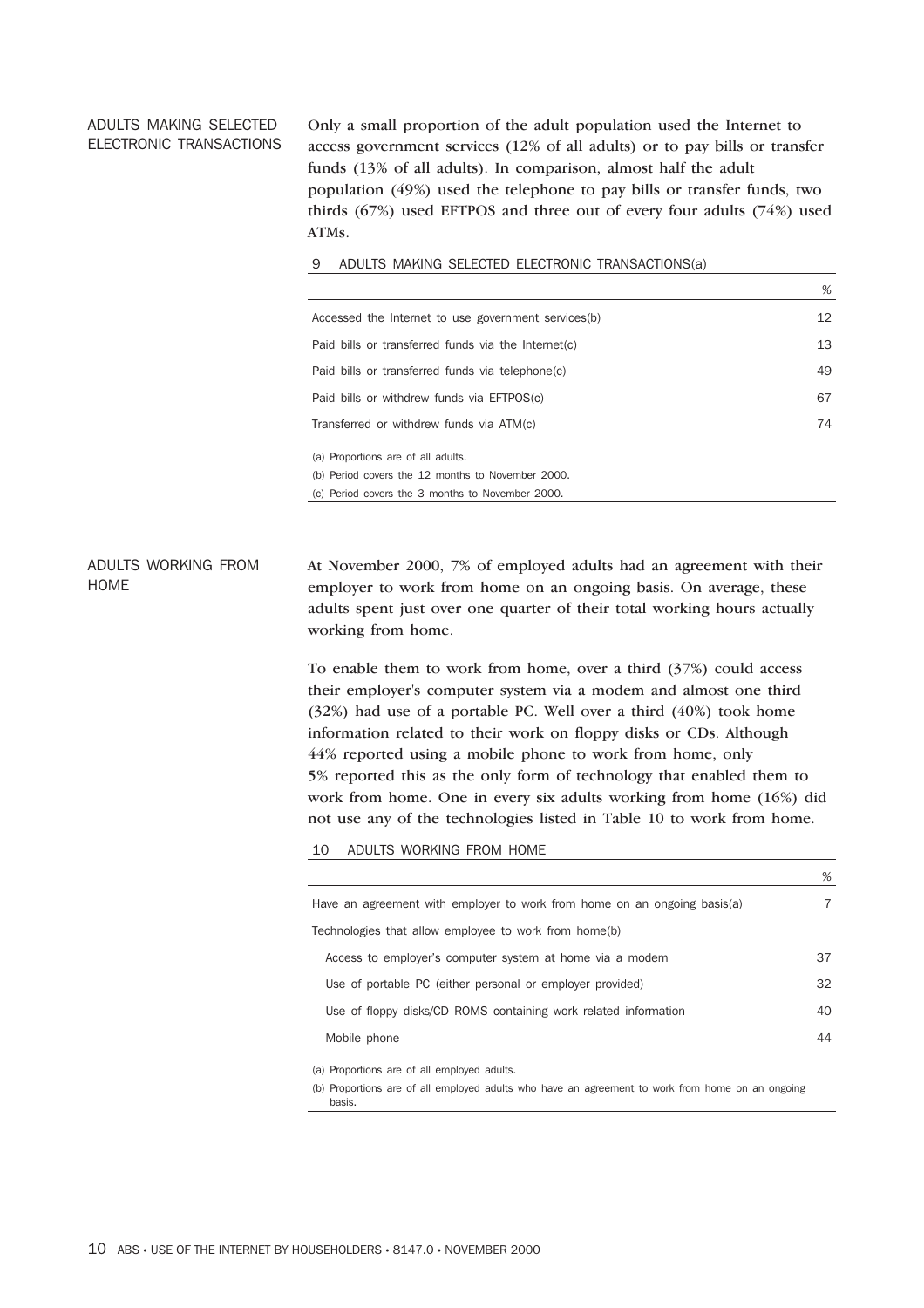INTERNET SHOPPING FOR PRIVATE USE

In the 12 months to November 2000, one in every ten (10%) Australian adults purchased or ordered goods or services for their own private use via the Internet. These adults will be referred to as Internet shoppers. Overall 1,335,000 adults were Internet shoppers during the 12 months to November 2000, an increase of 532,000 adults on the November 1999 estimate of 803,000 adults.

Differences among Internet shoppers in the 12 months to November 2000 included:

- <sup>n</sup> Adults aged 55 years or over were unlikely to have been Internet shoppers (4%).
- <sup>n</sup> Adult males were almost twice as likely as adult females to have been Internet shoppers (13% compared to 7%).
- <sup>n</sup> Employed adults were three times more likely to have been Internet shoppers than unemployed adults (13% compared to 4%).
- Adults with incomes of  $$40,000$  or more were far more likely to have been Internet shoppers than adults with incomes under \$40,000 (21% compared to 6%).
- <sup>n</sup> Adults in metropolitan areas were nearly twice as likely to have been Internet shoppers than adults in other areas (11% compared to 6%).

|                    | Internet shoppers | Internet users |
|--------------------|-------------------|----------------|
|                    | $\%$              | $\%$           |
| Age                |                   |                |
| $18-24$ years      | 11                | 74             |
| $25-39$ years      | 14                | 64             |
| 40-54 years        | 10                | 52             |
| 55 years or over   | 4                 | 19             |
| Sex                |                   |                |
| Males              | 13                | 53             |
| Females            | $\overline{7}$    | 47             |
| Employment status  |                   |                |
| Employed           | 13                | 63             |
| Not employed       | $\overline{4}$    | 25             |
| Income             |                   |                |
| \$0-\$39,999       | 6                 | 41             |
| \$40,000 or more   | 21                | 75             |
| Region             |                   |                |
| Metropolitan areas | 11                | 52             |
| Other areas        | 6                 | 44             |
| <b>Total</b>       | 10                | 50             |

#### 11 CHARACTERISTICS OF ADULT INTERNET SHOPPERS(a)(b)

(a) Proportions are of all adults in each category.

(b) Adults purchased or ordered goods and services for their private use during the 12 months to November 2000.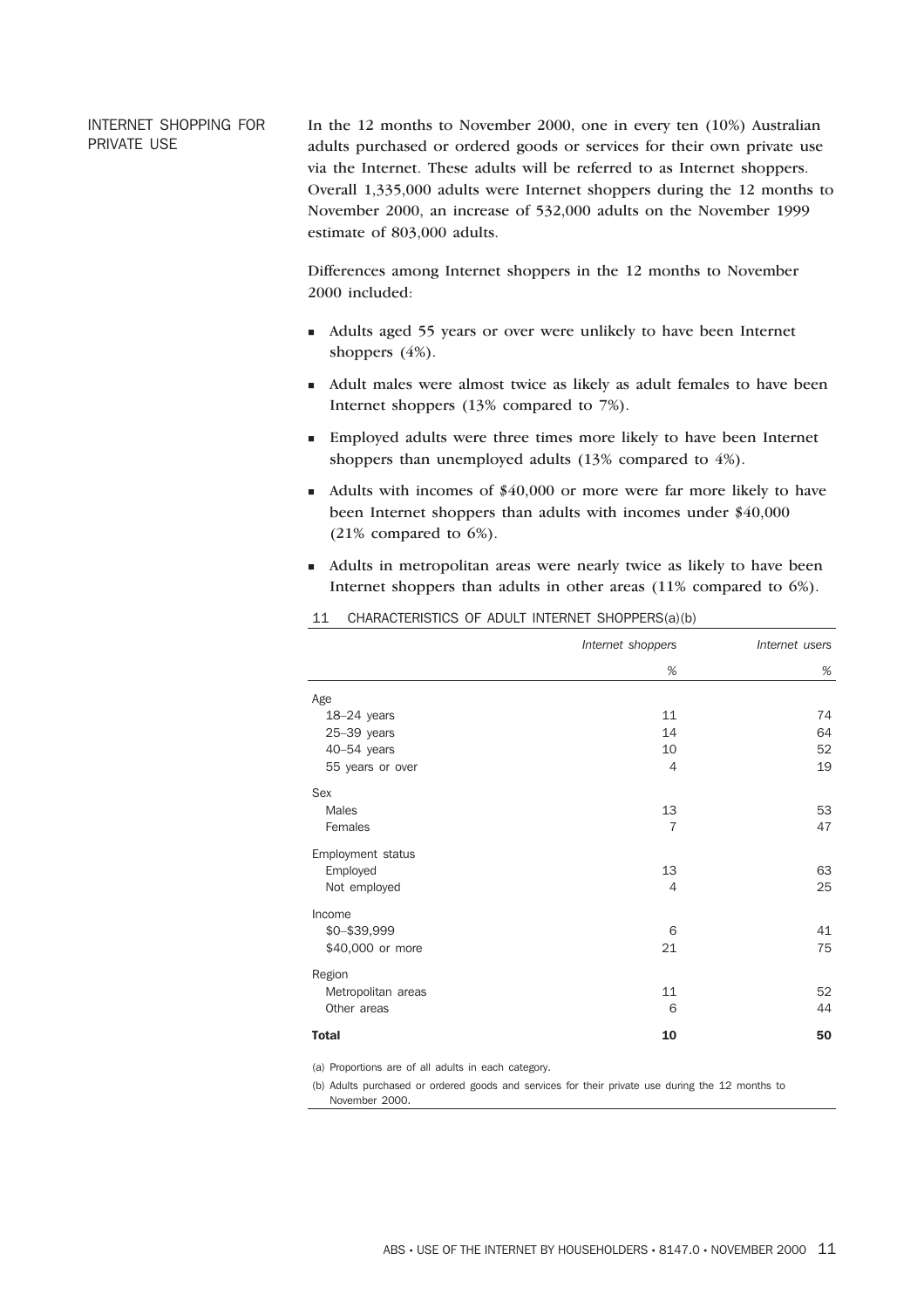INTERNET SHOPPING FOR PRIVATE USE *continued*

Features of the purchases and orders made over the Internet in the 12 months to November 2000 included:

- <sup>n</sup> Books and magazines (36% of all Internet shoppers) and music (20% of all Internet shoppers) were the most popular types of goods or services that were purchased or ordered.
- <sup>n</sup> One third (33%) of all Internet shoppers purchased or ordered on five or more occassions.
- $\blacksquare$  Two thirds of Internet shoppers (67%) spent less than \$500 over the year to November 2000. However 18% of Internet shoppers spent over \$1000 during that time.
- <sup>n</sup> Four out of every five (82%) Internet shoppers paid for all or part of their purchase/order online by giving their credit card details.
- <sup>n</sup> Half (52%) of the Internet shoppers purchased or ordered goods or services only from Australia while almost one quarter (23%) purchased or ordered only from overseas.

*%*

| Location of purchase/order                       |                   |
|--------------------------------------------------|-------------------|
| Australia only                                   | 52                |
| Overseas only                                    | 23                |
| Both Australia & Overseas                        | 22                |
| Number of occasions on which purchase/order made |                   |
| One                                              | 26                |
| Two to four                                      | 41                |
| Five or more                                     | 33                |
| Value of purchases/orders                        |                   |
| $$0 - $100$                                      | 26                |
| \$101-\$500                                      | 41                |
| \$501-\$1000                                     | $12 \overline{ }$ |
| \$1001 or more                                   | 18                |
| Don't know                                       | $*3$              |
| Paid online for good and services                | 82                |
| Type of goods/services purchased/ordered         |                   |
| Books or magazines                               | 36                |
| Music                                            | 20                |
| Computer software                                | 18                |
| Entertainment or tickets to entertainment        | 16                |
| Holidays                                         | 13                |
| Clothing or shoes                                | 12                |
| Food and groceries                               | 11                |
| Computer hardware                                | 10                |
| Other goods/services                             | 35                |
|                                                  |                   |

12 CHARACTERISTICS OF INTERNET PURCHASES AND ORDERS(a)

(a) Proportions are of all adults having purchased or ordered goods or services for private use via the Internet during the 12 months to November 2000.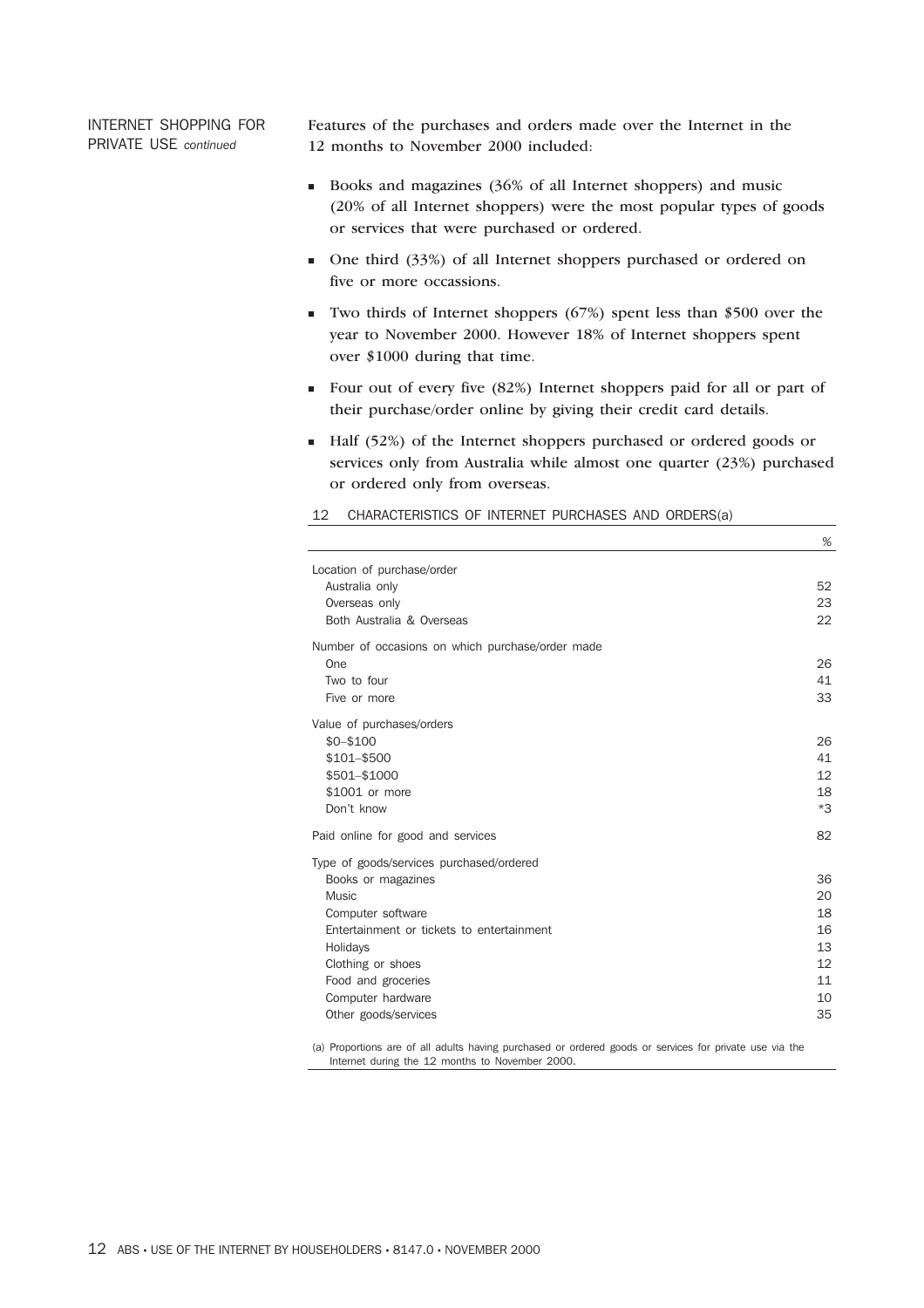## EXPLANATORY NOTES

POPULATION SURVEY MONITOR 1 The Population Survey Monitor was a quarterly household survey of approximately 3200 private households throughout Australia. During 2000, the Population Survey Monitor carried questions about the use of information technology (IT). In each household, an adult (person aged 18 or over) was selected at random to complete the survey. A trained interviewer conducted a personal interview with the selected adult to obtain information relating to both the household's and the selected adult's use of IT.

SCOPE AND COVERAGE 2 All usual residents in private households were included in the scope of the PSM. However, households in sparsely settled and Indigenous areas were excluded from the survey. The exclusion of persons in these households has only a minor impact on the aggregate estimates produced for individual States and Territories. The exception is the Northern Territory where such persons account for approximately 20% of the population.

HOUSEHOLD DATA 3 In addition to gathering data on the use of IT, the survey collected data on the characteristics of the household. These characteristics include:

- n household income;
- n household family classifications;
- State and Territory; and
- <sup>n</sup> region (metropolitan or ex-metropolitan).
- PERSONAL DATA **4** The survey also collected data on the characteristics of the randomly selected adult, namely:
	- n age;
	- gender;
	- highest educational qualification;
	- income;
	- labour force status; and
	- occupation.

## DEFINITION OF HOUSEHOLD 5 A group of one or more persons in a private dwelling who consider themselves to be separate from other persons in the dwelling, and who make regular provision to take meals separately from those other persons. Lodgers who receive accommodation and meals are not treated as separate households. A household may consist of any number of family and non-family members.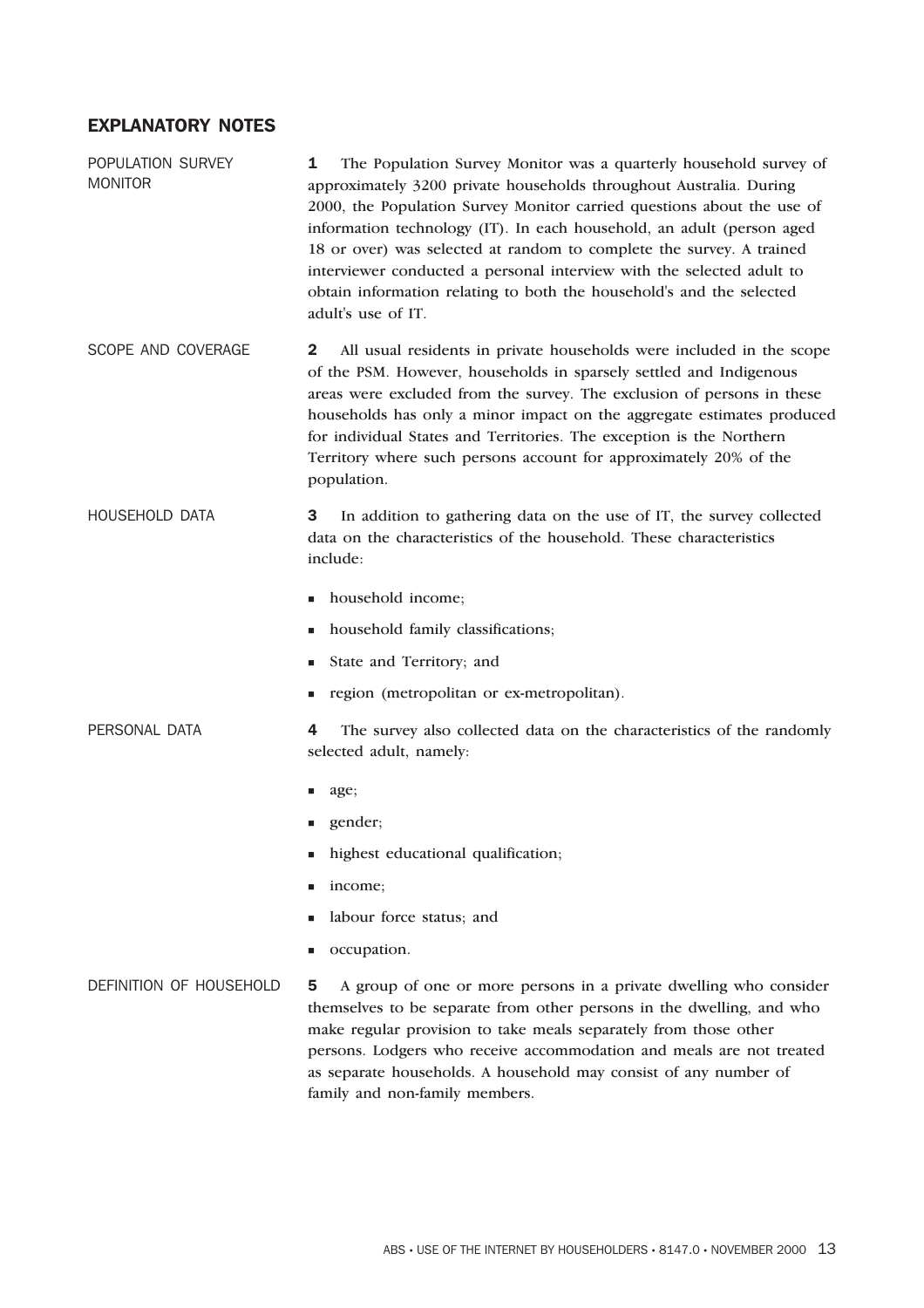#### DEFINITION OF METROPOLITAN 6 Refers to capital city statistical divisions. These delimit an area which is stable for general statistical purposes. The boundary is defined to contain anticipated development of the city for a period of 20 years. They contain more than just the urban centre, and represent the city in the wider sense.

ACCURACY OF DATA **7** As the estimates in this publication are based on information obtained from a sample drawn from households in the surveyed population, the estimates are subject to sampling variability; that is, they may differ from the figures that would have been produced if all households in Australia had been included in the survey. One measure of the likely difference is given by the standard error (SE), which indicates the extent to which an estimate might have varied by chance because only a sample of households was included. There are about two chances in three that a sample estimate will differ by less than one SE from the figure that would have been obtained if all households had been included in the survey, and about 19 chances in 20 that the difference will be less than two SEs.

> 8 The SEs for some statistics are relatively high and users are advised to exercise caution in interpreting these statistics. Estimates with SEs of 25% or more have been marked with an asterisk. The following table of SEs relate to estimates of the number of households and estimates of the number of adults.

|                  | Standard error for persons 18+ |          |          | Standard error for households |          |          |
|------------------|--------------------------------|----------|----------|-------------------------------|----------|----------|
| Size of estimate | Nov 1998                       | Nov 1999 | Nov 2000 | Nov 1998                      | Nov 1999 | Nov 2000 |
| '000             | '000                           | '000     | '000     | '000                          | '000     | '000     |
| 5                | . .                            | 4.6      | 4.6      | 3.3                           | 3.6      | 3.6      |
| 10               | 6.9                            | 7.0      | 7.1      | 4.7                           | 5.1      | 5.1      |
| 20               | 9.8                            | 10.5     | 10.5     | 6.7                           | 7.3      | 7.3      |
| 50               | 15.1                           | 17.0     | 17.0     | 9.9                           | 11.3     | 11.3     |
| 100              | 20.8                           | 23.8     | 23.8     | 13.3                          | 15.5     | 15.5     |
| 200              | 27.9                           | 32.4     | 32.4     | 17.8                          | 20.9     | 20.9     |
| 500              | 40.4                           | 46.6     | 46.6     | 25.2                          | 30.2     | 30.2     |
| 800              | 48.4                           | 55.1     | 55.2     | 29.5                          | 35.0     | 35.0     |
| 1 000            | 53.0                           | 59.5     | 59.5     | 32.3                          | 39.2     | 39.2     |
| 1 500            | 60.0                           | 67.7     | 67.7     | 37.1                          | 43.4     | 43.4     |
| 2 000            | 68.2                           | 73.8     | 73.8     | 41.8                          | 50.1     | 50.1     |
| 5 000            |                                | 94.1     | 94.1     |                               | 67.7     | 67.7     |

#### 1a EXPLANATORY NOTES

## EXAMPLE USING THE STANDARD ERROR TABLE

9 Consider the estimate of the number of adults who purchased or ordered goods and services for private use via the Internet in the 12 months to November 2000. The estimate of 1,335,000 adults has a standard error around 65,000. This means there are about two chances in three that the true value (ie. the value that would have been obtained from a complete census) is within the range 1,270,000 to 1,400,000 adults. There are about 19 chances in 20 that the true value is in the range 1,205,000 to 1,465,000 adults.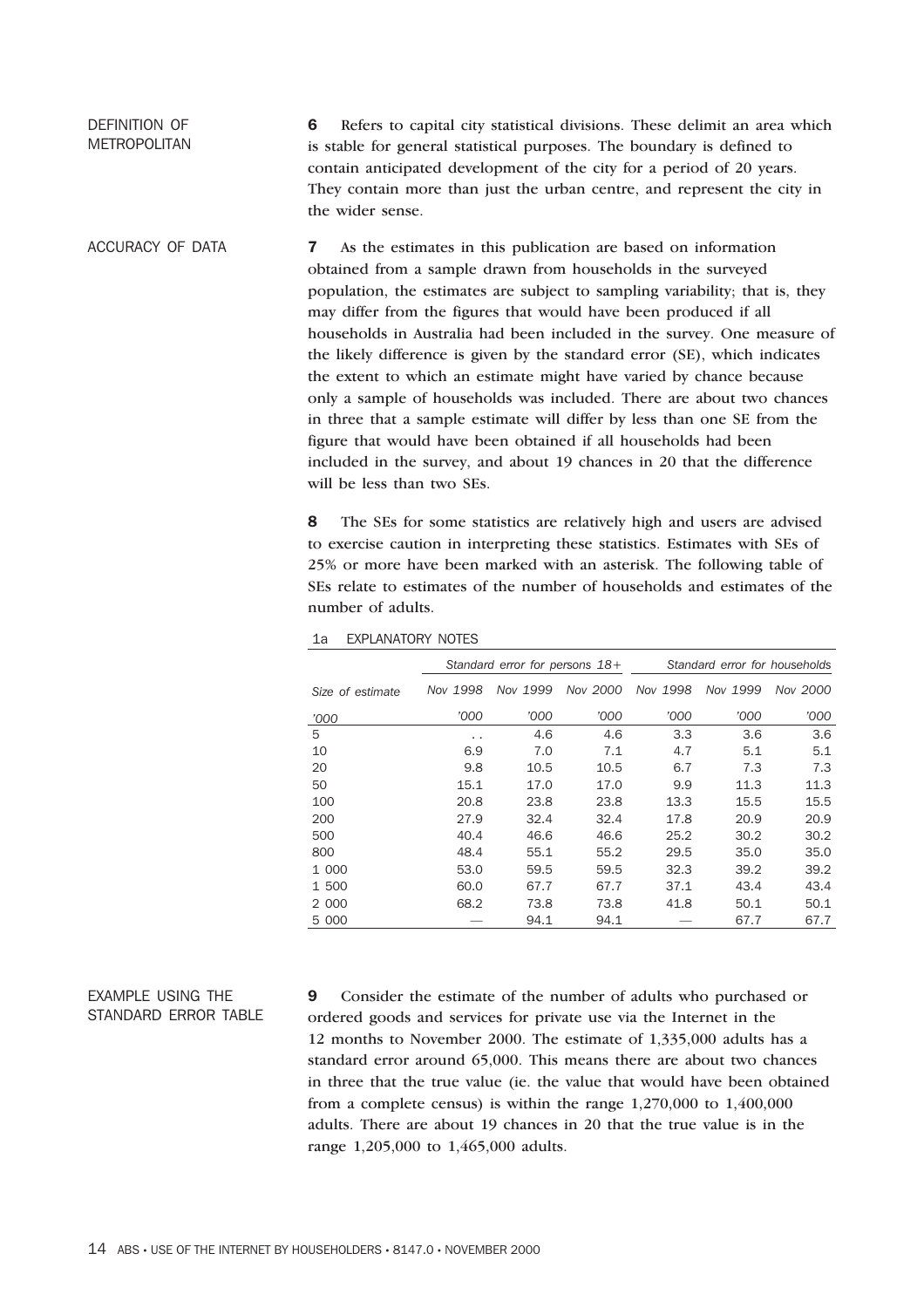COMPARING DATA OVER TIME

10 Users are advised to take care when comparing the data from this publication to similar data from previous issues. High standard errors for estimates of movements may mean that an apparent difference between figures is not actually significant. An approximate value for the standard error (SE) of the difference between two estimates (x-y) may be calculated by the following formula:

$$
SE(x - y) = \sqrt{[SE(x)]^{2} + [SE(y)]^{2}}
$$

11 For example, the increase in the number of adults between November 1999 and November 2000 who were Internet shoppers is 532,000. The standard error on this movement is about 85,000. Therefore we can say that there are 2 chances in 3 that the true value is within the range 447,000 to 617,000 and 19 chances in 20 that the true value is in the range 362,000 to 702,000. If the range does not include the value zero, the movement can be considered to be statistically significant.

ACKNOWLEDGMENT 12 Australian Bureau of Statistics (ABS) publications draw extensively on information provided freely by individuals, businesses, governments and other organisations. Their continued cooperation is very much appreciated. Without it, the wide range of statistics published by the ABS would not be available. Information received by the ABS is treated in strict confidence as required by the *Census and Statistics Act 1905.*

RELATED PUBLICATIONS 13 Other ABS publications on the production and use of information technology and telecommunication goods and services in Australia are:

> *Household Use of Information Technology, Australia,* (Cat. no. 8146.0) 1998 and 1999 issues

*Use of the Internet by Householders, Australia,* (Cat. no. 8147.0) February, May, August, November 1999, and February, May and August 2000 issues

*Use of Information Technology on Farms, Australia, 1998–99* (Cat. no. 8150.0)

*Information Technology, Australia, 1998–99* (Cat. no. 8126.0)

*Business Use of Information Technology, Australia, 1999–2000* (Cat. no. 8129.0)

*Government Use of Information Technology, 1997–98* (Cat. no. 8119.0)

AVAILABILITY OF UNPUBLISHED STATISTICS

14 As well as statistics included in this publication, the ABS has a range of data on the use of selected information technologies in households. Inquiries about these statistics should be made by telephoning John Ovington on Canberra 02 6252 5189 or email john.ovington@abs.gov.au.